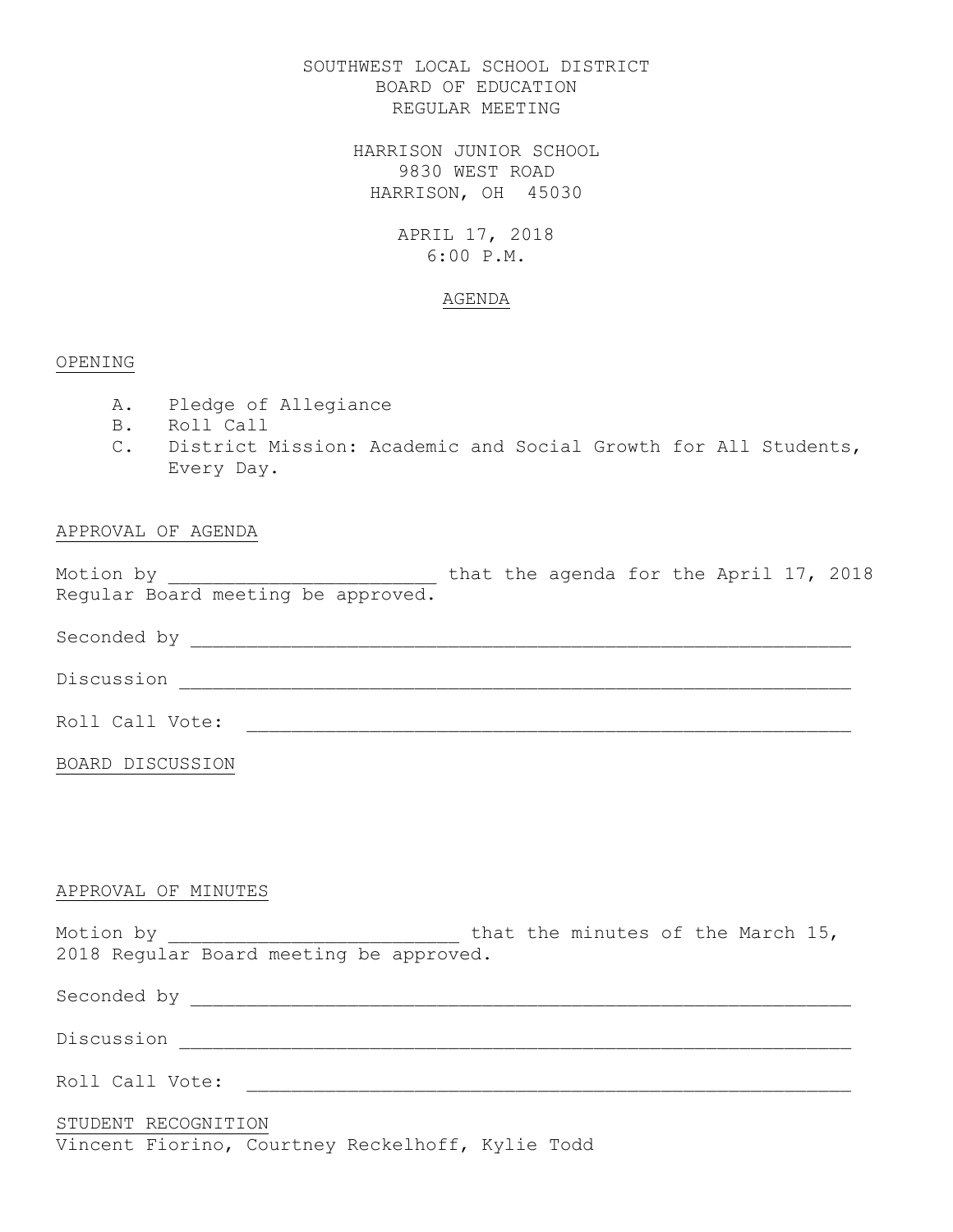### COMMUNICATIONS

## GENERAL PUBLIC – Agenda Items Only

## CURRICULUM

1. ELA Curriculum Adoption (Informational Item)

#### SUPERINTENDENT'S REPORT

- 1. Personnel
- We recommend that the following personnel items be approved:
- a. 2017-2018 Contracts **Classified Two Year:** Robert Deller
- b. 2017-2018 Contract Danielle Drake - 3 hr. Cook - eff.  $4/18/18$  - 1 Year
- c. 2017-2018 Resignations Julie Wank – Teacher – eff. 8/16/18 Jerry Loos – Bus Driver – eff. 3/20/18
- d. 2018-2019 Contracts **Classified One Year:** John Redelman Roger McGregor Millie Koehler **Classified Two Year:** Michael Purdy Robert Beyer Howard Martini Karen Sullivan Kimberly Frey Marsha Baker Richard Koch William Wildt Donald Kuntz Becky Reardon Jennifer Shouse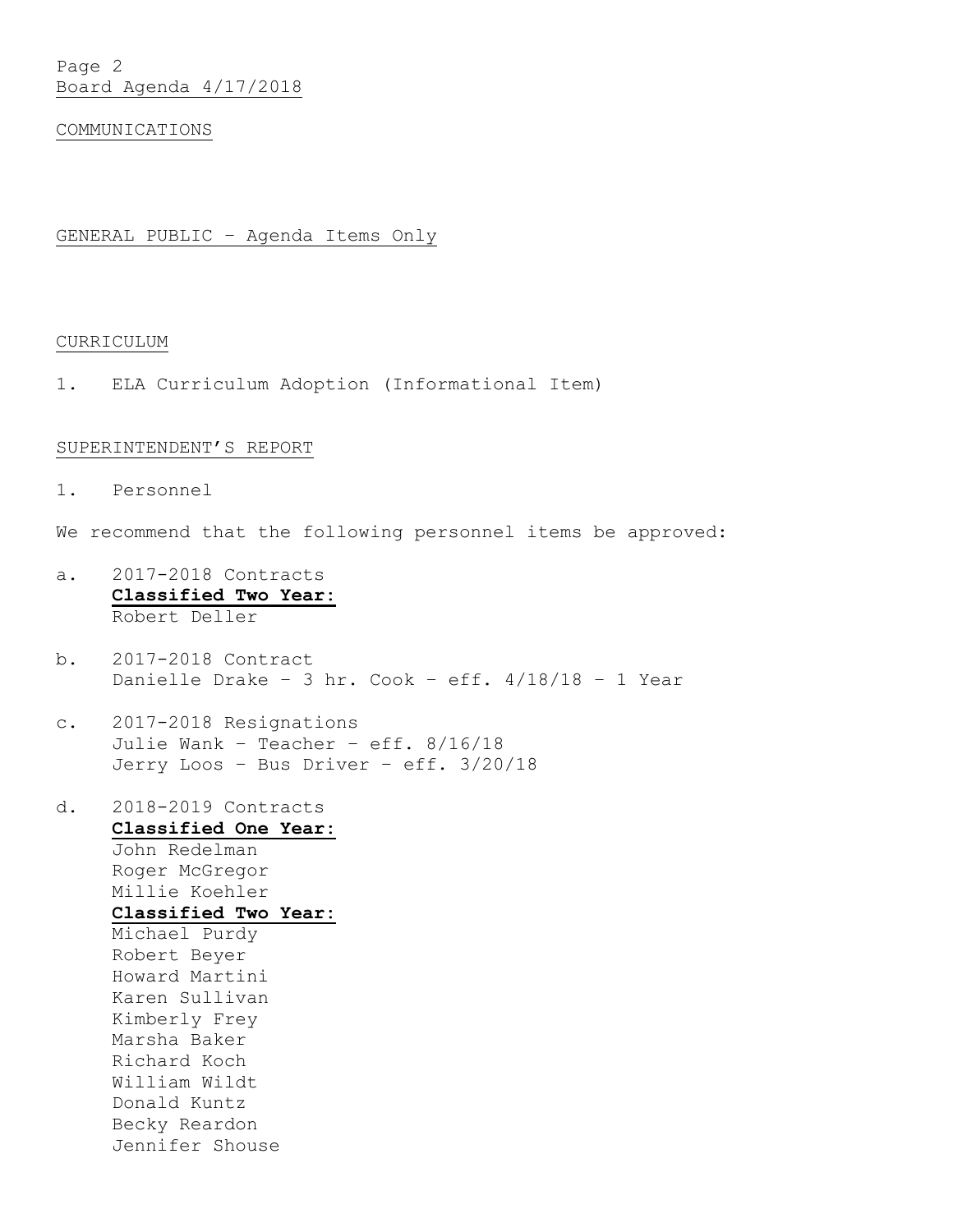Page 3 Board Agenda 4/17/2018 Superintendent's Report (Cont.)

Deborah Gossett – Bus Monitor

```
Deborah Gossett – Van Driver
     Kimberly Schaefer – Bus Monitor
     Kimberly Schaefer – Van Driver
    Mary Maxwell – Bus Driver
    Mary Maxwell – Van Driver
     Stephanie Wherle – 3 Hr. Cook
     Stephanie Wherle – Bus Monitor
     Lara Eppert – Bus Monitor
     Lara Eppert – Van Driver
     Rebecca Smith – 3 Hr. Cook
     Rebecca Smith – Bus Monitor
     Classified Continuing:
     Cara Ash
     Bruce Sanders
     Administrative Contracts:
     Joanne Aghotte – Dean of Students – eff. 8/1/18 – 2 Year
     Kristopher Niehaus – Asst. Principal – eff. 8/1/18 – 3 Year
     Daniel Rouster – Asst. Principal – eff. 8/1/18 – 3 Year
e. 2018-2019 Non-Renewals
    Classified
     James Budde – 2/7 Athletic Training
```
Deborah Schallick – Part-Time Aide (Special Ed. Student) Brian Clark – Full-Time ASA Monitor Casey Smith – Part-Time Study Hall Monitor Casey Smith - Part-Time Study Hall Monitor (Credit Based) Michelle Miller – Full-Time Study Hall (Credit Based) Julie Nolan – Full-Time Study Hall (Credit Based) Amanda Noyes – Full-Time Study Hall Monitor Frederick Krieger – Full-Time Aide (Special Ed. Student) Louise Wolf – Full-Time Aide (Special Ed. Student) Aaron Wilson – Full-Time Aide (Special Ed. Student) Sarah Rose – Full-Time Aide (Special Ed.- MH) Alice Bucher – Full-Time Aide (Special Ed. Student) Cathy Hacker – Part-Time Aide (Special Ed. Student) Cathy Hacker – Part-Time Study Hall Monitor Carol Doyle – Full-Time Special Ed. Aide (Special Ed. Student) Tracy Casaceli-Jacobs – Part-Time Aide (RTI) Amy Nixon – Part-Time Aide (Office) Jennifer Davis – Part-Time Aide (RTI) Jennifer Helms – Full-Time Aide (RTI) Amy Schoonover – Part-Time Aide (Special Ed. Student) Meredith Epperson – Full-Time Aide (Special Ed. Student) Susan Helton – Full-Time Aide (Special Ed. Student) Tina Downs – Full-Time Aide (Special Ed. Student) Rachael Madden – Full-Time Aide (Special Ed. Student) Gretchen Fortier – Full-Time Aide (Special Ed. Student)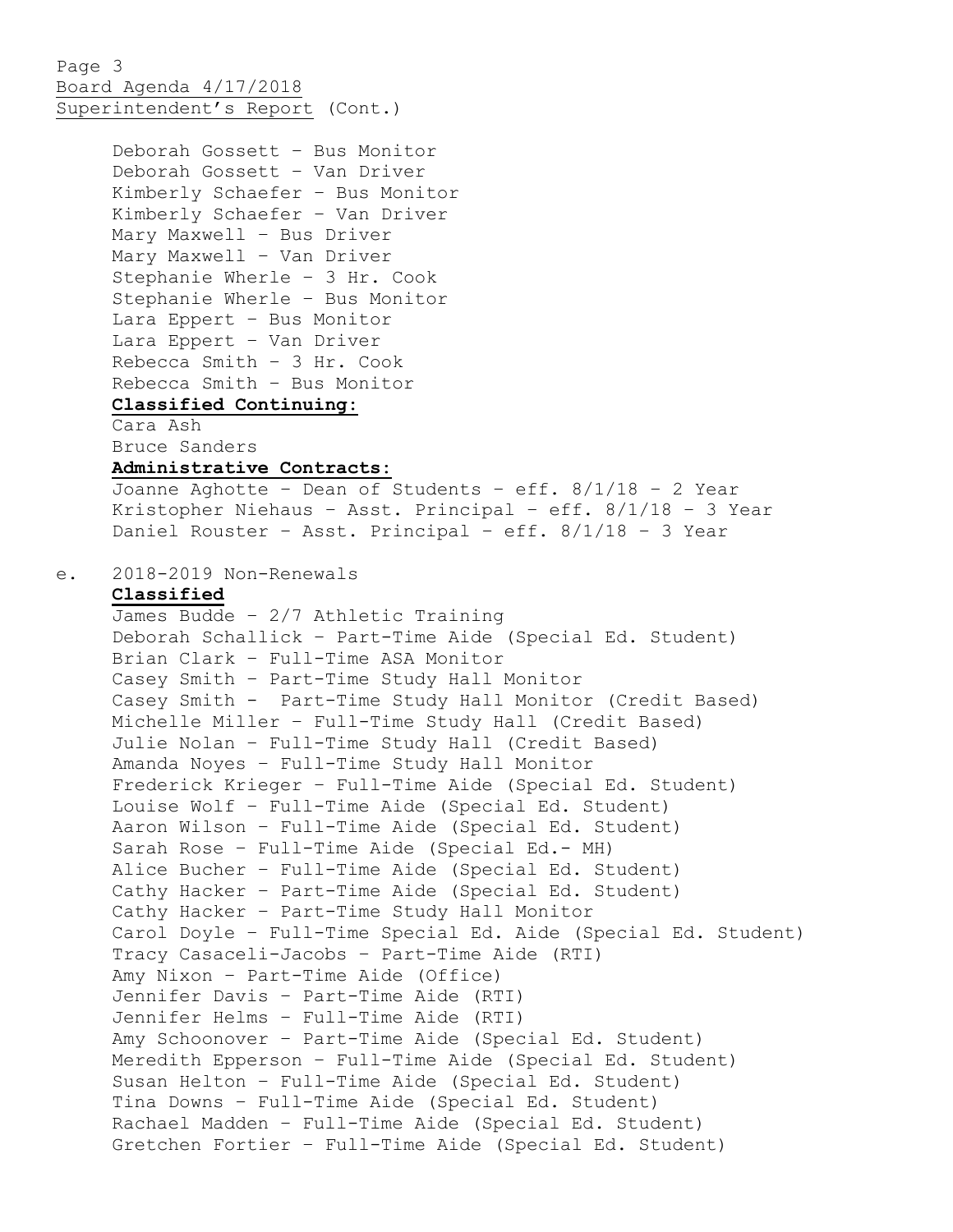| Page 4                                                              |                                                 |          |                                                                       |  |  |
|---------------------------------------------------------------------|-------------------------------------------------|----------|-----------------------------------------------------------------------|--|--|
|                                                                     | Board Agenda 4/17/2018                          |          |                                                                       |  |  |
|                                                                     | SUPERINTENDENT'S REPORT (cont.)                 |          |                                                                       |  |  |
|                                                                     |                                                 |          |                                                                       |  |  |
|                                                                     |                                                 |          | Tori Faulconer - Full-Time Aide (Special Ed. Student)                 |  |  |
|                                                                     | Julia Kercheval - Part-Time Aide (RTI)          |          |                                                                       |  |  |
| Bonnie Berkemeyer - Food Service Director/Transportation Superivsor |                                                 |          |                                                                       |  |  |
| f.<br>2018-2019 Retirees                                            |                                                 |          |                                                                       |  |  |
|                                                                     | Diane Barrow - Elementary Teacher - eff. 7/1/18 |          |                                                                       |  |  |
| Edgenuity On-Line Teacher Monitor (\$150.00 per student)<br>g.      |                                                 |          |                                                                       |  |  |
|                                                                     |                                                 |          | Jenny Barker (\$150.00 Tara Keller (\$150.00                          |  |  |
|                                                                     |                                                 |          | Amanda Purdy \$300.00 Jeffrey Nienaber \$300.00                       |  |  |
|                                                                     |                                                 |          | Jane Hinterlong \$900.00 Courtney Frydryk \$300.00                    |  |  |
|                                                                     |                                                 |          | Eric Weber \$300.00 Andrew Zureick \$150.00                           |  |  |
|                                                                     | Todd Elrod                                      | \$450.00 |                                                                       |  |  |
|                                                                     |                                                 |          |                                                                       |  |  |
|                                                                     |                                                 |          |                                                                       |  |  |
|                                                                     | Roll Call Vote:                                 |          |                                                                       |  |  |
|                                                                     |                                                 |          |                                                                       |  |  |
|                                                                     | Description.                                    |          | 2. We recommend that the Board approve the Director of Operations Job |  |  |
|                                                                     |                                                 |          |                                                                       |  |  |
|                                                                     |                                                 |          |                                                                       |  |  |
|                                                                     |                                                 |          |                                                                       |  |  |
|                                                                     |                                                 |          |                                                                       |  |  |
|                                                                     | TREASURER'S REPORT                              |          |                                                                       |  |  |

1. Financial Results

We recommend that the Board approve the Treasurer's Monthly Financial Report and Schedule of Investments as follows:

# MONTHLY FINANCIAL REPORT

# GENERAL FUND

| Beginning Balance 3/1/2018         | \$10, 943, 107.59             |
|------------------------------------|-------------------------------|
| Plus: Receipts for March 2018      | 1,946,014.46                  |
| Total Cash Available               | 12,889,122.05                 |
| Less: Disbursements for March 2018 | 2,962,906.28                  |
| Ending Balance 3/31/2018           | \$9,926,215.77 \$9,926,215.77 |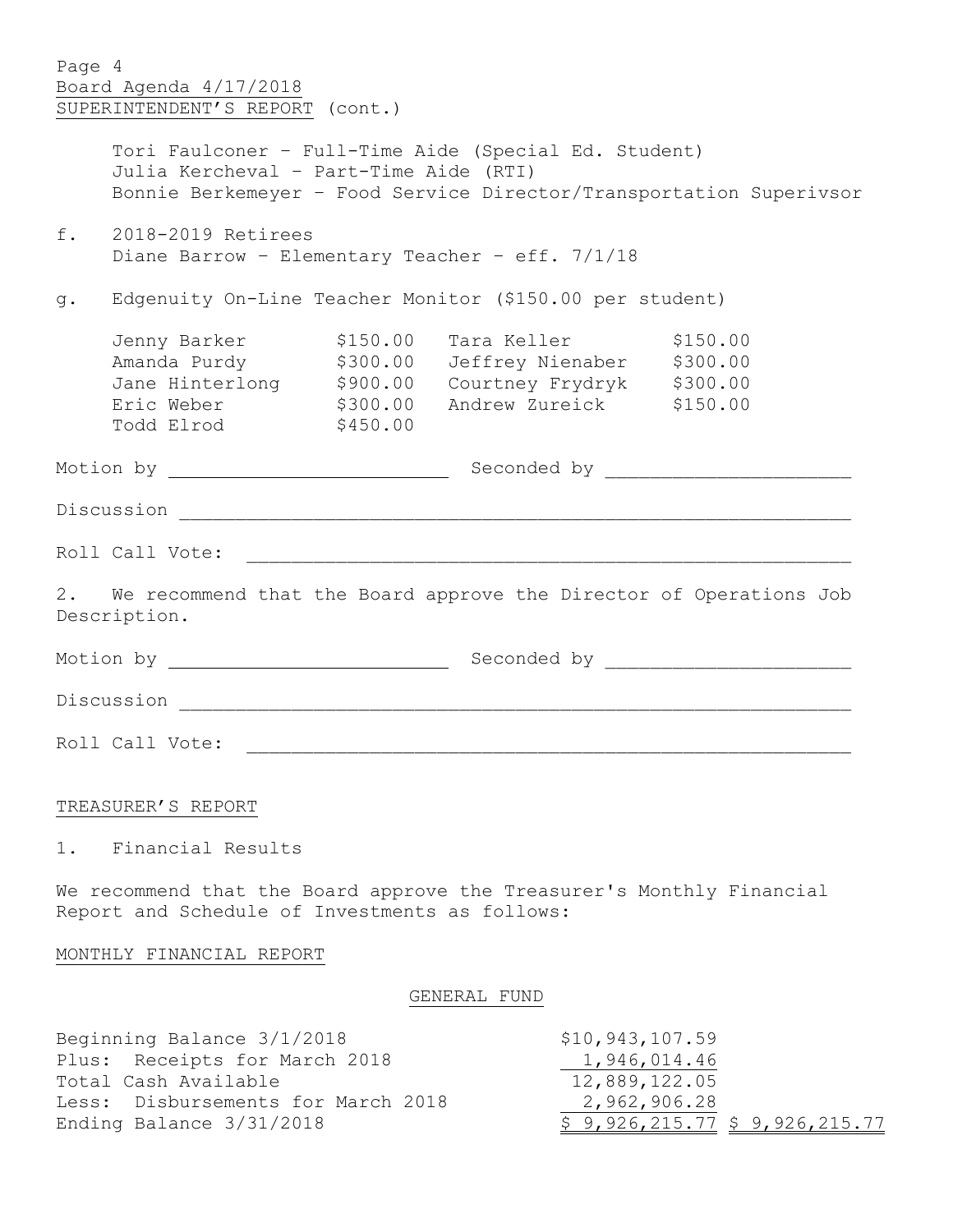Page 5 Board Agenda 4/17/2018 TREASURER'S REPORT (cont.)

ALL OTHER FUNDS

Beginning Balance 3/1/2018 \$14,738,068.82 Plus: Receipts for March 2018 257,893.07<br>Total Cash Available 14,995,961.89 Total Cash Available Less: Disbursements for March 2018 383,309.62 Ending Balance 3/31/2018 \$14,612,652.27 \$14,612,652.27 Total Fund Balances 3/31/2018 \$24,538,868.04 (General & All Other Funds)

| SCHEDULE OF INVESTMENTS  |                | INTEREST    | PURCHASE          | MATURITY          |            |
|--------------------------|----------------|-------------|-------------------|-------------------|------------|
| TYPE OF INVESTMENT       | AMOUNT         | <b>RATE</b> | DATE              | DATE              | FUND       |
| Certificate of Deposit   | \$250,000.00   | 1.00%       | 04/11/16          | 04/11/18          | General    |
| Certificate of Deposit   | \$250,000.00   | 1.00%       | 04/13/16          | 04/13/18          | General    |
| Commercial Paper         | \$578,364.72   |             | 03/13/18          | 05/10/18          | Bond       |
| Certificate of Deposit   | \$250,000.00   | 0.90%       | 05/27/16          | 05/25/18          | General    |
| Certificate of Deposit   | \$250,000.00   | 0.95%       | 05/27/16          | 05/29/18          | General    |
| Federal Agency           | \$500,000.00   | 1.00%       | 05/09/17          | 06/29/18          | General    |
| Federal Agency           | \$500,000.00   | 1.38%       | 05/09/17          | 07/03/18          | General    |
| Commercial Paper         | \$400,000.00   | 1.60%       | 01/02/18          | 08/01/18          | Bond       |
| Certificate of Deposit   | \$250,000.00   | 1.30%       | 05/09/17          | 08/17/18          | General    |
| Certificate of Deposit   | \$250,000.00   | 1.12%       | 08/30/17          | 08/30/18          | General    |
| Certificate of Deposit   | \$250,000.00   | 0.90%       | 09/09/16          | 09/10/18          | General    |
| Certificate of Deposit   | \$250,000.00   | 1.05%       | 09/12/16          | 09/12/18          | General    |
| Certificate of Deposit   | \$250,000.00   | 2.00%       | 05/11/17          | 09/14/18          | General    |
| Certificate of Deposit   | \$250,000.00   | 1.15%       | 09/16/16          | 09/16/18          | General    |
| Certificate of Deposit   | \$250,000.00   | 0.85%       | 09/19/16          | 09/19/18          | General    |
| Certificate of Deposit   | \$250,000.00   | 1.00%       | 09/23/16          | 09/24/18          | General    |
| Certificate of Deposit   | \$250,000.00   | 1.00%       | 09/09/16          | 10/09/18          | General    |
| Untied State Treasurery  | \$5,555,000.00 | 0.75%       | 01/02/18          | 10/31/18          | Bond       |
| Federal Agency           | \$3,450,000.00 | 1.05%       | 01/02/18          | 11/07/18          | Bond       |
| Certificate of Deposit   | \$250,000.00   | 1.50%       | 05/09/17          | 11/13/18          | General    |
| Certificate of Deposit   | \$250,000.00   | 1.55%       | 11/22/17          | 11/21/18          | General    |
| Certificate of Deposit   | \$250,000.00   | 1.30%       | 05/09/17          | 11/23/18          | General    |
| Certificate of Deposit   | \$250,000.00   | 1.45%       | 11/24/17          | 11/23/18          | General    |
| Certificate of Deposit   | \$250,000.00   | 1.50%       | 06/30/17          | 12/31/18          | General    |
| Federal Agency           | \$500,000.00   | 1.25%       | 11/17/17          | 01/16/19          | General    |
| Certificate of Deposit   | \$250,000.00   | 1.90%       | 03/08/18          | 03/07/19          | General    |
| Federal Agency           | \$500,000.00   | 1.50%       | 11/17/17          | 03/08/19          | General    |
| Certificate of Deposit   | \$250,000.00   | 1.55%       | 06/30/17          | 03/29/19          | General    |
| Certificate of Deposit   | \$250,000.00   | 2.10%       | 03/14/18          | 04/15/19          | General    |
| Certificate of Deposit   | \$250,000.00   | 1.95%       | 03/26/18          | 04/26/19          | General    |
| Certificate of Deposit   | \$250,000.00   | 1.60%       | 11/22/17          | 05/22/19          | General    |
| Federal Agency           | \$250,000.00   | 1.38%       | 03/27/18          | 05/25/19          | General    |
| Federal Agency           | \$250,000.00   | 1.63%       | 03/27/18          | 06/14/19          | General    |
| Certificate of Deposit   | \$250,000.00   | 2.10%       | 03/27/18          | 06/27/19          | General    |
| Certificate of Deposit   | \$250,000.00   | 2.20%       | 03/29/18          | 09/29/19          | General    |
| Certificate of Deposit   | \$250,000.00   | 2.30%       | 03/29/18          | 09/30/19          | General    |
| Federal Agency           | \$500,000.00   | 1.44%       | 03/27/18          | 10/21/19          | General    |
| Federal Agency           | \$500,000.00   | 1.50%       | 03/27/18          | 12/19/19          | General    |
| Liquid Inv. Acct. -      | \$19,025.26    | .01%        | $\qquad \qquad -$ | $\qquad \qquad -$ | General    |
| Fifth Third Money Market | \$56,438.44    | .01%        |                   |                   | General    |
| KeyBanc Capital Market   | \$3,088,246.56 | .01%        |                   |                   | General    |
| Fifth Third Money Market | \$8,299.86     | .01%        |                   |                   | Bond       |
|                          |                | March 2018  |                   |                   | FISCAL YTD |

Interest received - General Fund  $$11,549.06$   $$115,874.56$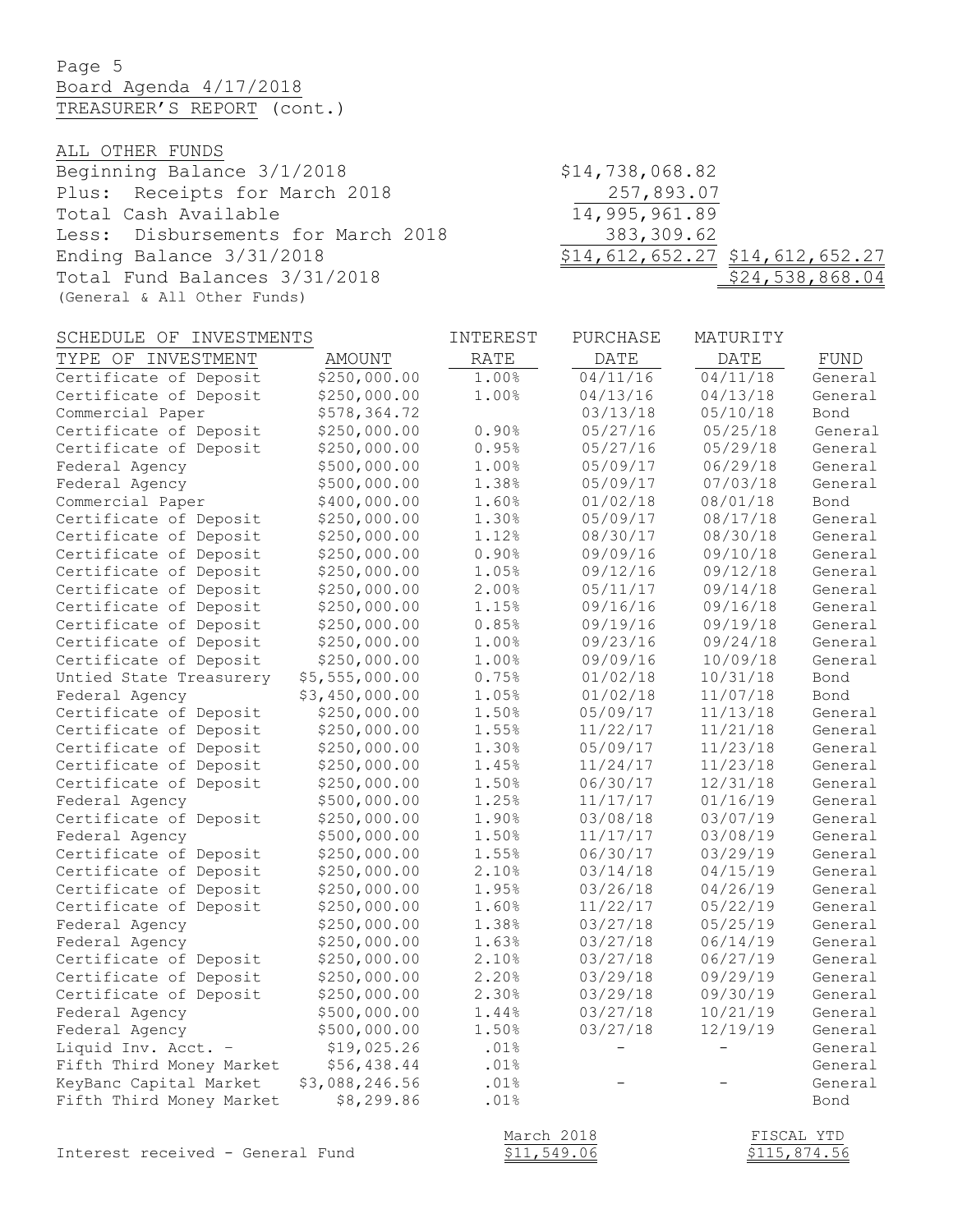| Page 6                                                                                                                                                                                                                                                                                                          |                                                             |            |
|-----------------------------------------------------------------------------------------------------------------------------------------------------------------------------------------------------------------------------------------------------------------------------------------------------------------|-------------------------------------------------------------|------------|
| Board Agenda 4/17/2018<br>TREASURER'S REPORT (cont.)                                                                                                                                                                                                                                                            |                                                             |            |
|                                                                                                                                                                                                                                                                                                                 |                                                             |            |
| Interest received - Bond Fund                                                                                                                                                                                                                                                                                   | <u>\$272.37</u>                                             | \$2,437.09 |
|                                                                                                                                                                                                                                                                                                                 |                                                             |            |
|                                                                                                                                                                                                                                                                                                                 |                                                             |            |
|                                                                                                                                                                                                                                                                                                                 |                                                             |            |
| 2. Transfer of Funds                                                                                                                                                                                                                                                                                            |                                                             |            |
| We recommend the Board approve the transfer of \$8,697.00 from the General<br>Fund (001) to the Permanent Improvement Fund (003) for building<br>maintenance.                                                                                                                                                   |                                                             |            |
|                                                                                                                                                                                                                                                                                                                 |                                                             |            |
|                                                                                                                                                                                                                                                                                                                 |                                                             |            |
|                                                                                                                                                                                                                                                                                                                 |                                                             |            |
| 3. Resolution No.08-2018 - Resolution to Initiate Procedures Under Ohio                                                                                                                                                                                                                                         |                                                             |            |
|                                                                                                                                                                                                                                                                                                                 | Law for the Reemployment of a Retired Non-Teaching Employee |            |
| We recommend that the Board adopt the attached Resolution No.08-2018:<br>Resolution to Initiate Procedures Under Ohio Law for the Reemployment of a<br>Retired Non-Teaching Employee                                                                                                                            |                                                             |            |
|                                                                                                                                                                                                                                                                                                                 |                                                             |            |
| Discussion <u>_________________________________</u>                                                                                                                                                                                                                                                             |                                                             |            |
| Roll Call Vote:                                                                                                                                                                                                                                                                                                 |                                                             |            |
| Resolution No.09-2018 - FY 2018 Permanent Appropriations<br>4.                                                                                                                                                                                                                                                  |                                                             |            |
| We recommend that the Board adopt the following Resolution No.09-2018:<br>BE IT RESOLVED by the Board of Education, Southwest Local School District,<br>Hamilton County, Ohio, that to provide for the current expenses and other<br>expenditures of said Board of Education, during the period July 1, 2017 to |                                                             |            |

expenditures of said Board of Education, during the period July 1, 2017 to June 30, 2018, the following sums be and the same are hereby set aside and appropriated for the several purposes for which expenditures are to be made and during the same period, as follows:

GENERAL FUND 001 36,500,000.00

OTHER FUNDS BOND RETIREMENT FUND 002 3 1,500,000.00 PERMANENT IMPROVEMENT FUND 003 35,000.00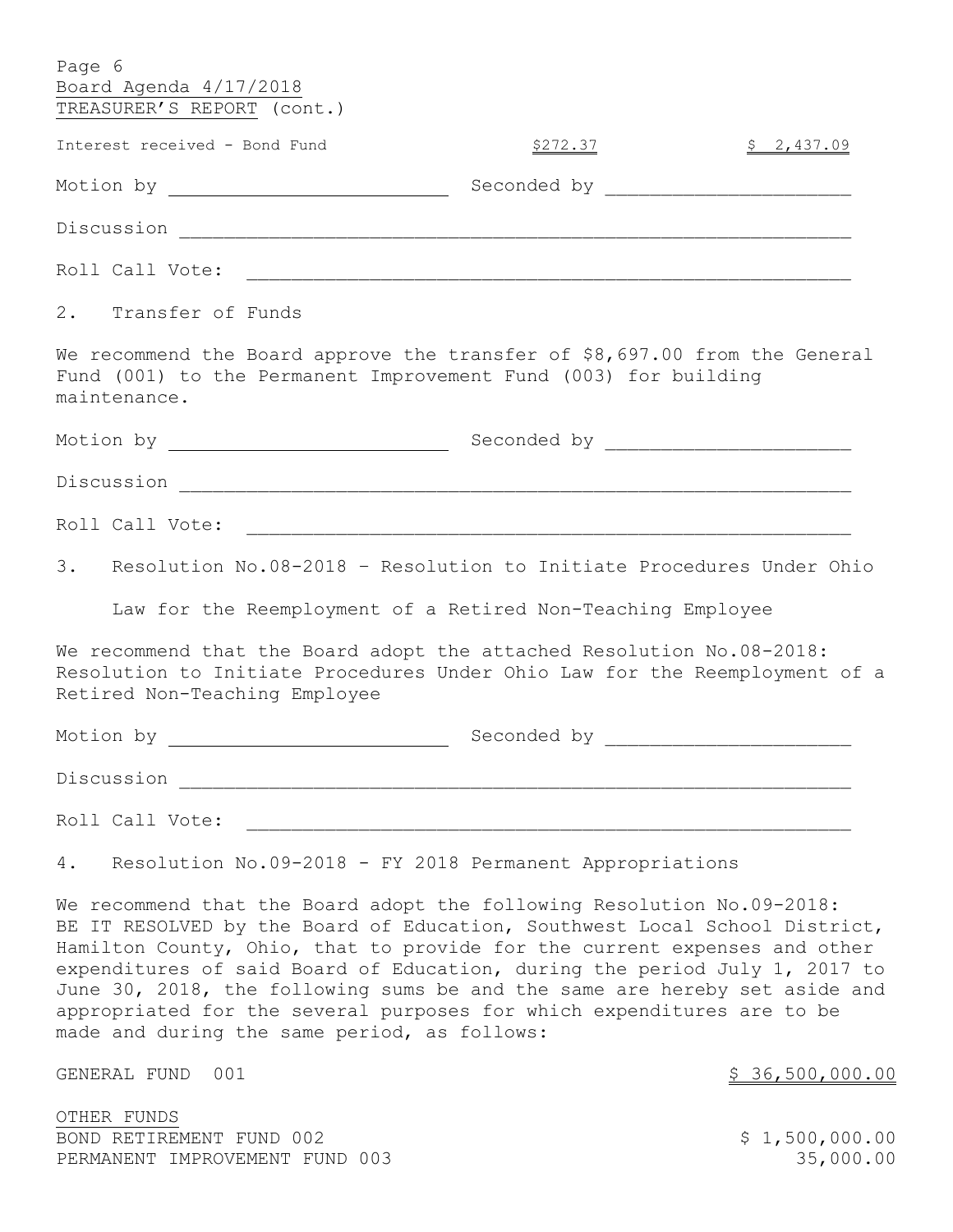Page 7 Board Agenda 4/17/2018 TREASURER'S REPORT (cont.)

| BUILDING FUND 004<br>FOOD SERVICES FUND 006<br>SPECIAL TRUST FUND 007<br>UNIFORM SCHOOL SUPPLIES FUND 009<br>PUBLIC SCHOOL SUPPORT FUND 018<br>OTHER GRANT FUND 019<br>DISTRICT AGENCY FUND 022<br>STUDENT ACTIVITY FUND 200         | 7.52<br>1,450,000.00<br>10,639.26<br>300,000.00<br>175,000.00<br>33, 193. 35<br>794.22<br>220,000.00 |
|--------------------------------------------------------------------------------------------------------------------------------------------------------------------------------------------------------------------------------------|------------------------------------------------------------------------------------------------------|
| ATHLETIC ACTIVITY FUND 300<br>AUXILIARY SERVICES FUND 401<br>DATA COMMUNICATIONS FOR SCHOOL BUILDINGS FUND 451<br>CAREER TECHNICAL EDUCATION ENHANCEMENT FUND 461                                                                    | 300,000.00<br>202,000.00<br>10,800.00<br>8,000.00                                                    |
| (IDEA, PART B) SPECIAL EDUCATION FUND 516<br>TITLE I DISADVANTAGED CHILDREN/TARGETED ASSISTANCE FUND 572<br>(IDEA - ECSE, PART B) SPECIAL EDUCATION FUND 587<br>IMPROVING TEACHER QUALITY FUND 590                                   | 855,000.00<br>1,033,000.00<br>19,520.53<br>144,000.00                                                |
| TOTAL OTHER FUNDS<br>TOTAL APPROPRIATIONS - ALL FUNDS                                                                                                                                                                                | \$6,306,954.88<br>\$42,806,954.88                                                                    |
|                                                                                                                                                                                                                                      |                                                                                                      |
|                                                                                                                                                                                                                                      |                                                                                                      |
|                                                                                                                                                                                                                                      |                                                                                                      |
| Addendum to Client Agreement with Strategic Management<br>5.                                                                                                                                                                         |                                                                                                      |
| We recommend the Board approve the addendum to client agreement with<br>Strategic Management for E-Rate services.                                                                                                                    |                                                                                                      |
| Motion by <u>entitled and the set of the set of the set of the set of the set of the set of the set of the set of the set of the set of the set of the set of the set of the set of the set of the set of the set of the set of </u> |                                                                                                      |
| Discussion                                                                                                                                                                                                                           |                                                                                                      |
|                                                                                                                                                                                                                                      |                                                                                                      |
| Agreement with the Hamilton County Development Disabilities Services<br>6.<br>(HCDDS)                                                                                                                                                |                                                                                                      |
| We recommend the Board approve the agreement with the Hamilton County<br>Development Disabilities Services (HCDDS).                                                                                                                  |                                                                                                      |
|                                                                                                                                                                                                                                      |                                                                                                      |
|                                                                                                                                                                                                                                      |                                                                                                      |
| Roll Call Vote: the contract of the contract of the contract of the contract of the contract of the contract of the contract of the contract of the contract of the contract of the contract of the contract of the contract o       |                                                                                                      |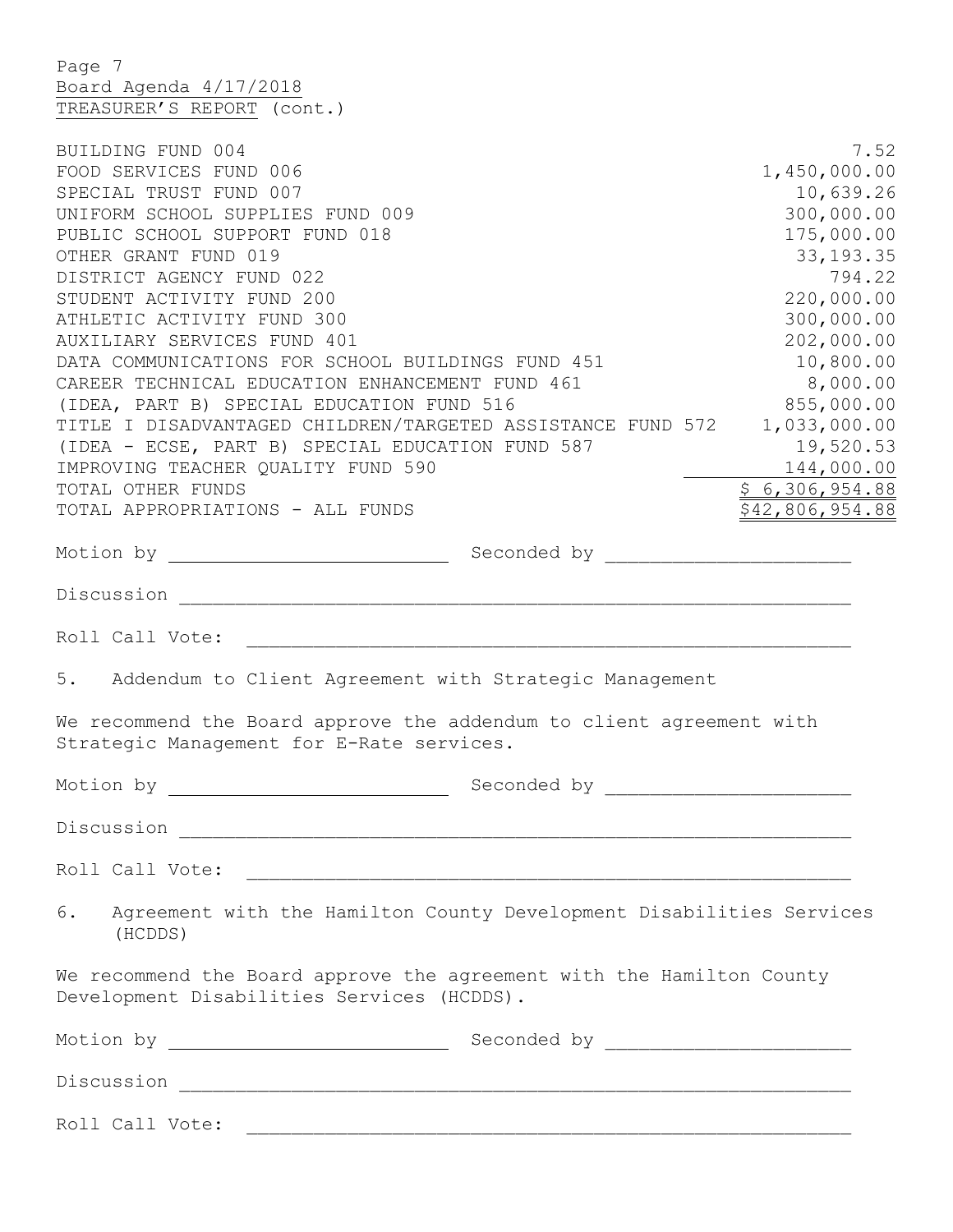## Page 8 Board Agenda 4/17/2018

|  |  |  |  |  |  | Lease & Service Agreement with Millennium Business Systems |  |  |
|--|--|--|--|--|--|------------------------------------------------------------|--|--|
|--|--|--|--|--|--|------------------------------------------------------------|--|--|

We recommend the Board approve the 36-month lease agreement with Millennium Business Systems for copier and printer services.

Motion by Seconded by \_\_\_\_\_\_\_\_\_\_\_\_\_\_\_\_\_\_\_\_\_\_

Discussion \_\_\_\_\_\_\_\_\_\_\_\_\_\_\_\_\_\_\_\_\_\_\_\_\_\_\_\_\_\_\_\_\_\_\_\_\_\_\_\_\_\_\_\_\_\_\_\_\_\_\_\_\_\_\_\_\_\_\_\_

Roll Call Vote: \_\_\_\_\_\_\_\_\_\_\_\_\_\_\_\_\_\_\_\_\_\_\_\_\_\_\_\_\_\_\_\_\_\_\_\_\_\_\_\_\_\_\_\_\_\_\_\_\_\_\_\_\_\_

8. FY 2017 Financial Audit - Informational

## GENERAL PUBLIC

## BOARD REPORT

1. Resolution No.10-2018 – Resolution Supporting School Safety and Reducing Violence in Schools

We recommend that the Board adopt the attached Resolution No.10-2018: Resolution Supporting School Safety and Reducing Violence in Schools.

Motion by Geconded by Seconded by

Discussion \_\_\_\_\_\_\_\_\_\_\_\_\_\_\_\_\_\_\_\_\_\_\_\_\_\_\_\_\_\_\_\_\_\_\_\_\_\_\_\_\_\_\_\_\_\_\_\_\_\_\_\_\_\_\_\_\_\_\_\_

Roll Call Vote: \_\_\_\_\_\_\_\_\_\_\_\_\_\_\_\_\_\_\_\_\_\_\_\_\_\_\_\_\_\_\_\_\_\_\_\_\_\_\_\_\_\_\_\_\_\_\_\_\_\_\_\_\_\_

2. Special Board Meeting

We recommend the Board approve a special board meeting for April 26, 2018 for the purpose of personnel items. The meeting will be held at 6:00 P.M. at Harrison High School, 9860 West Road Harrison, OH 45030.

Motion by Seconded by \_\_\_\_\_\_\_\_\_\_\_\_\_\_\_\_\_\_\_\_\_\_ Discussion \_\_\_\_\_\_\_\_\_\_\_\_\_\_\_\_\_\_\_\_\_\_\_\_\_\_\_\_\_\_\_\_\_\_\_\_\_\_\_\_\_\_\_\_\_\_\_\_\_\_\_\_\_\_\_\_\_\_\_\_ Roll Call Vote: \_\_\_\_\_\_\_\_\_\_\_\_\_\_\_\_\_\_\_\_\_\_\_\_\_\_\_\_\_\_\_\_\_\_\_\_\_\_\_\_\_\_\_\_\_\_\_\_\_\_\_\_\_\_

## EXECUTIVE SESSION

We recommend that the Board enter into executive session pursuant to Ohio